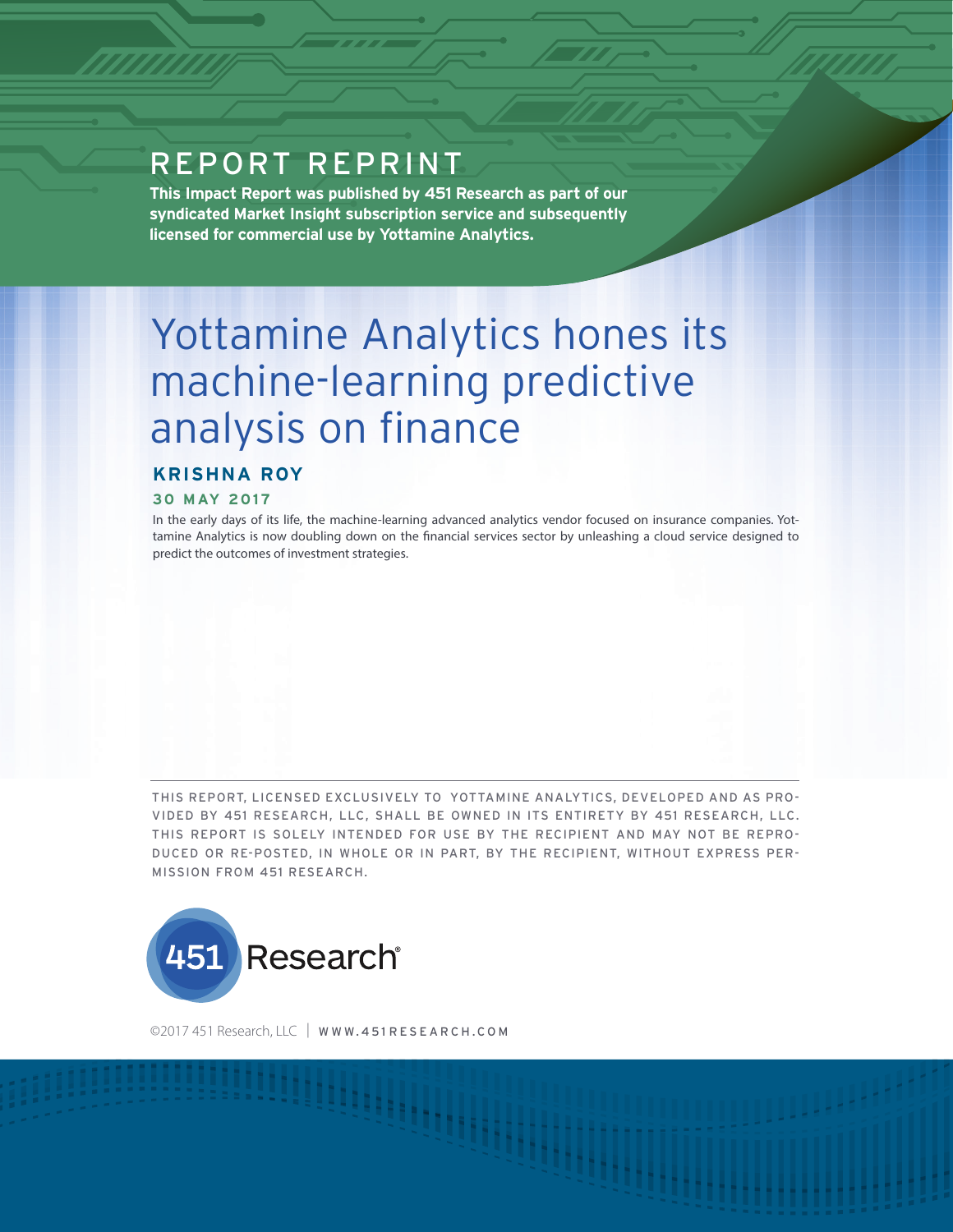Yottamine Analytics is gearing up to unleash a fresh offering. The company's YottamineAI Service, which is currently in beta and will be released in June, is designed for financial institutions needing to predict the outcomes of their investment strategies. The new offering marks a doubling down on the financial services sector for the machine-learning advanced analytics vendor, which cut its teeth in the insurance sector.

# THE 451 TAKE

Yottamine Analytics has always held the view that competitive differentiation requires innovation in machinelearning algorithms. The company has remained true to this philosophy with its latest offering, YottamineAI Service. However, we wonder whether the firm is boxing itself into a niche by concentrating on one vertical market only. Landing some venture capital would address this issue by enabling management to build a sales and marketing function to accelerate the firm's revenue, and fuel product development to broaden its focus.

#### CONTEXT

Yottamine Analytics was an early entrant in the machine-learning advanced analytics sector, which is now vibrant and highly competitive, but was nascent when the firm was established. Yottamine Analytics was founded in 2009 by CEO David Huang, a former research scientist at Microsoft and former senior scientist at traffic-information provider INRIX.

In 2016 YottamineOP for Hadoop became the vendor's flagship offering as it refocused its algorithmic smarts on an Optimized Prediction (OP) algorithm-based advanced analytics platform. The company no longer actively markets Yottamine Machine Learning Service (YMLS), which was its first support vector machine (SVM)-based machine-learning cloud service for devotees of the R open source statistical computing language, launched in 2013.

Yottamine Analytics' portfolio is, therefore, now composed of two products and product-led professional services. YottamineOP for Hadoop is for predicting unique but infrequent high-value, exceptional events in data for risk modeling in insurance, for example, using large volumes of data residing in Hadoop and Cloudera's Enterprise Data Hub. The YottamineAI Service is a new addition to be shortly made generally available. The firm's consulting services are designed for organizations that want to use its machine-learning and predictive modeling capabilities but don't know where to start.

Bellevue, Washington-headquartered Yottamine Analytics remains small, with fewer than 10 employees. The firm also has fewer than 10 customers. Moreover, it has landed all of its customers without much external investment, having only raised a very small amount of angel funding. Although not actively looking for funding, management is open to offers, and not averse to venture capital.

### PRODUCT/TECHNOLOGY

The company's new YottamineAI Service offering came into being by request. Management tells us that they were approached by a financial institution that wanted to predict the return on its investment strategies, using very few data points. YottamineOP wasn't suited to the problem, in large part because the machine-learning algorithms underpinning it were designed for very large data sets.

The company in question was also facing issues with highly volatile and constantly changing markets, and was struggling with a lack of in-house expertise when it came to data management and machine learning – issues it was also looking to Yottamine Analytics to address. The vendor is now making it generally available for any financial institution, particularly those on the 'buy side' of the house that need predictions on the return of their investment strategies.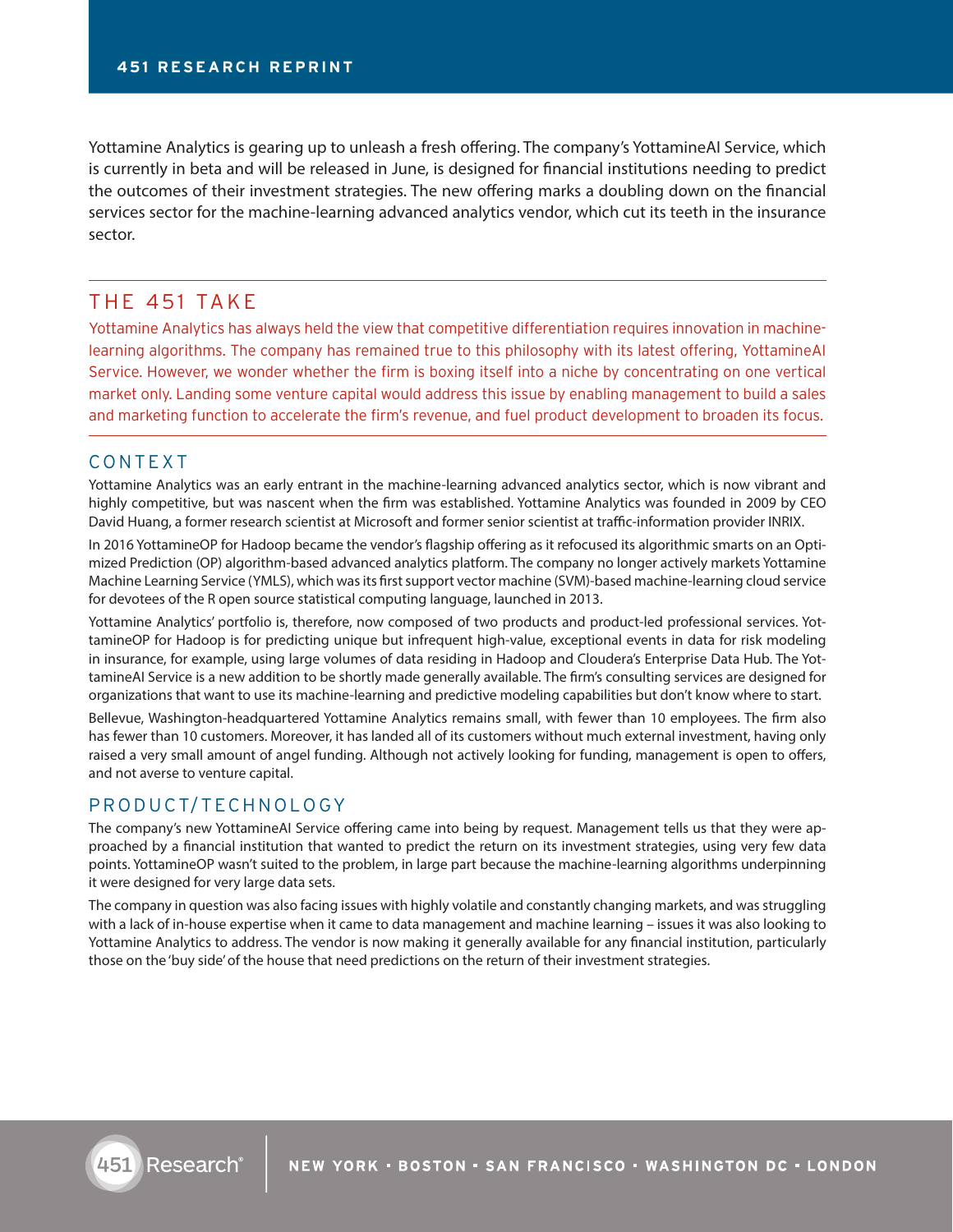To be more specific, the vendor's YottamineAI Service is all about making highly accurate predictions on financial time-series data, using only a small amount of data to adapt to and learn changing market dynamics. It is designed to compute four models, each of which has 102 data points. The offering is also computationally intensive – the reason Yottamine Analytics is bringing it to market as a cloud service. It will be available on Amazon Web Services (AWS) Virtual Private Cloud. Additionally, it is designed to avoid highly risky bets, while not missing out on positive returns, in order to serve up better predictions with a good ROI using good quantitative finance models. That said, management notes that it will also surface complex relationships between quantitative finance models and ROI strategies. Once the models are performing to satisfaction, it generates the predictions on a daily, weekly or monthly basis.

Security is another aspect of the offering – it is designed to encrypt data while it is being transferred and when it is in the system. Yottamine Analytics is using AWS's Key Management Services for managing the encryption process. Furthermore, the offering is designed to identify numerical patterns in the data, without knowing the context of the data, for additional security and privacy. Yottamine Analytics will also provide the option for two-factor authentication, if additional security is required.

The vendor's YottamineAI Service also has some data management capabilities. For example, it can automatically format the data, and will perform a few data transformation functions. Companies can also pull out the financial data requiring analysis, and put it into Excel spreadsheets for uploading into the system. Companies wanting additional help with data management or other aspects of the machine-learning-driven predictive analytic process can tap into the product-led professional services, which are also available with the offering.

#### COMPETITION

Management cites open source machine-learning libraries – and TensorFlow, in particular – as Yottamine Analytics' primary competition. Using an open source machine-learning environment remains a popular approach to tackling the same use cases Yottamine Analytics is looking to address. That said, open source machine-learning tools can incur ongoing management and maintenance issues, and require machine-learning expertise – all of which Yottamine Analytics is looking to eliminate by pitching a 'give us your data, and we'll give you a prediction' message.

However, the vendor is not alone in pitching this promise – the machine-learning predictive analytics sector continues to heat up and get increasingly crowded. Pure plays include DataRobot, Dataiku, BigML, DMWay, H20.ai, Ayasdi and Skytree. Enova Decisions is one of the latest market entrants, with its on-demand predictive decision management cloud service, which we also think is competitive, even though it has different architectural underpinnings to the YottamineAI Service.

Yottamine Analytics is looking to differentiate itself from fellow machine-learning advanced analytics players by delivering proprietary machine-learning technology built on homegrown algorithms, which is somewhat of a contrarian approach these days. Why? Many vendors consider the reinvention of machine-learning algorithms to be pointless when there are so many open source options available.

Lastly, we think machine-learning services from cloud providers AWS, Google and Microsoft provide another alternative, given that YottamineAI Service is a cloud service, so it will be adopted by vendors that are comfortable with a cloud delivery model. Prospects looking for another big-name enterprise vendor might also consider IBM or SAS Institute, which also deliver machine learning in the cloud.